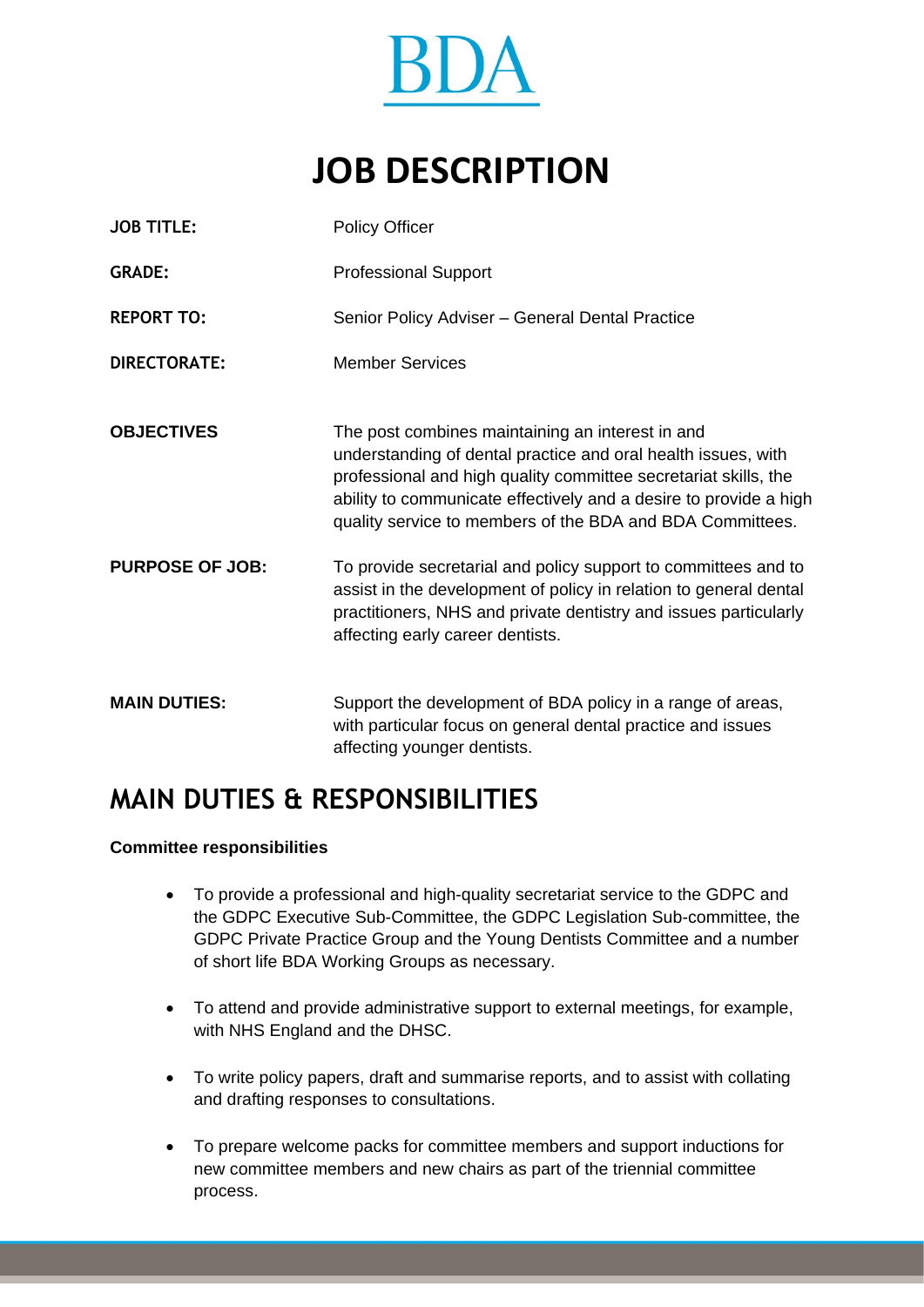

- To establish and maintain good working relationships with committee members.
- To support the committee chairs, maintain close working relationships with them by preparing briefings, managing correspondence and organising and attending local and national meetings as required.
- To maintain good management of the committee process in accordance with agreed guidelines, standing orders and good practice.
- To be responsible for committee actions, produce action lists and to monitor these closely to ensure completion within deadlines.
- To communicate the work of the committees to ensure the profession is updated on relevant developments through newsletters, reports, and the BDA website.
- To undertake special projects as required.
- Arrange accommodation for members of the Students Committee for their twiceyearly meetings.

#### **Research and knowledge building**

⚫ Monitor policy developments related to dentistry as well as the wider environment, external political, legislative, economic and social developments of relevance to dentistry, both regionally and nationally.

#### **Guidance and information**

- Provide guidance and information to BDA members on matters concerning general dental practice and the work of the Committees for which this role is responsible.
- Complying with relevant data protection requirements, record personal communications with members on the BDA CARE database.
- Provide information to other trade union representatives in relation to BDA activities and priorities.

## **Communication and liaison with other teams**

- Work with the Communications and External Relations Team to ensure that the BDA's media and parliamentary engagement activities represent GDPC policy and promote the importance of the work of the Committee.
- Work with the Events Team on promoting communication and liaison between the Young Dentists Committee and Young Dentists group.